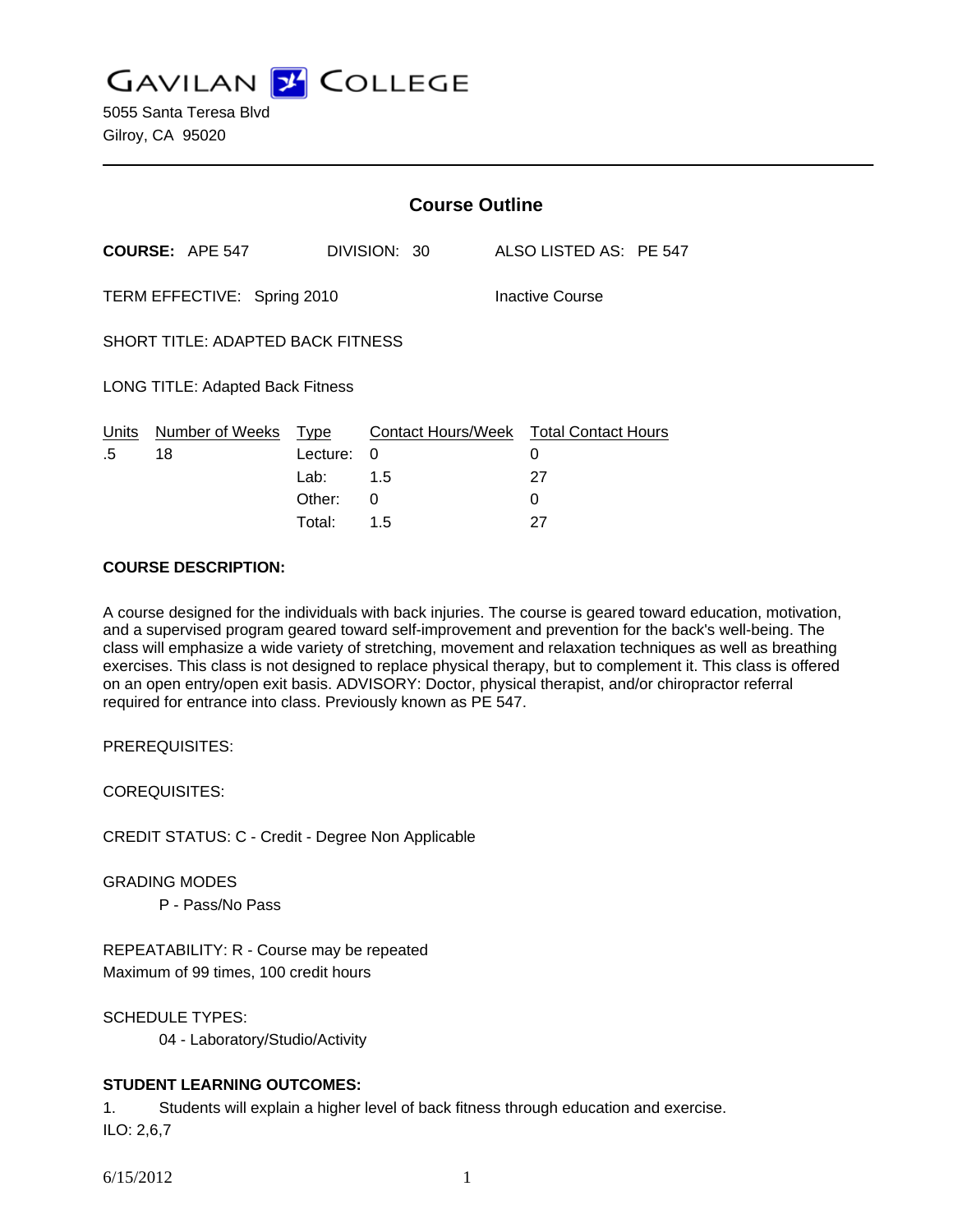Measure: Performance, demonstration, oral report

2. Students will identify muscles related to back injuries.

ILO: 2,6,1,7

Measure: Oral report, written exam, class discussion.

3. Students will identify flexibility and strength exercises specific to their individual needs.

ILO: 6,2,1,7

Measure: Performance, demonstration

4. Students will practice proper stretching techniques in order to improve their

back flexibility.

ILO: 6,2,1,7

Measure: Performance, demonstration

5. Students will identify a variety of relaxation and visualization techniques.

ILO: 2,1,6,7

# **CONTENT, STUDENT PERFORMANCE OBJECTIVES, OUT-OF-CLASS ASSIGNMENTS**

Inactive Course: 05/11/2009

3 Hours

Course Overview. Intro to Exercise and Back Pain. Assess areas of physical fitness strengths and weaknesses and prioritize those areas to be addressed.

SPO: Students will identify strengths and weaknesses specific to their needs.

Homework: Develop Personalized Exercise Plan.

6 Hours

Introduction of Flexibility/Strength Exercises. Controlled, gradual and

progressive exercises. Cardiovascular Endurance. Range of Motion. SPO: Students

will practice flexibility and strength exercises specific to their needs.

Homework: Stretching Log

3 Hours

Stress and its impact on our lives. Fight or flight. Stress and Body Alignment.

Breathing and Visualization Techniques. Introduction to Proper Breathing

Exercises. SPO: Students will describe and demonstrate proper breathing exercises. Homework: Stress & Breathing Log.

6 Hours

Use of equipment and safety procedures are discussed. Functional exercises and movements that stabilize the body. Intro of Anatomy of Spinal Cord and Back Muscles. Intro to Movement/Stretching w/Balls. SPO: Students will perform functional exercises and movements correctly. Homework: Search the Internet for article on Exercise Tips for Back Pain and share with class.

3 Hours

Review anatomy of the back muscles. Review common back injuries. Intro Resistive Strength/Alignment/Training. Back and Abdominal Exercises. SPO: Students will identify the back muscles and describe common back injuries. Homework: Read handouts.

3 Hours

Proper Positioning Lifting/Pushing, ect./Back. Balance exercises and stretching w/European balls. Stretches, review Spinal Cord/Muscles. Use of aids; i.e., chair, towel, mats "stretch/flex bands". SPO: Students will practice proper lifting techniques and exercises that improve their back flexibility. Homework: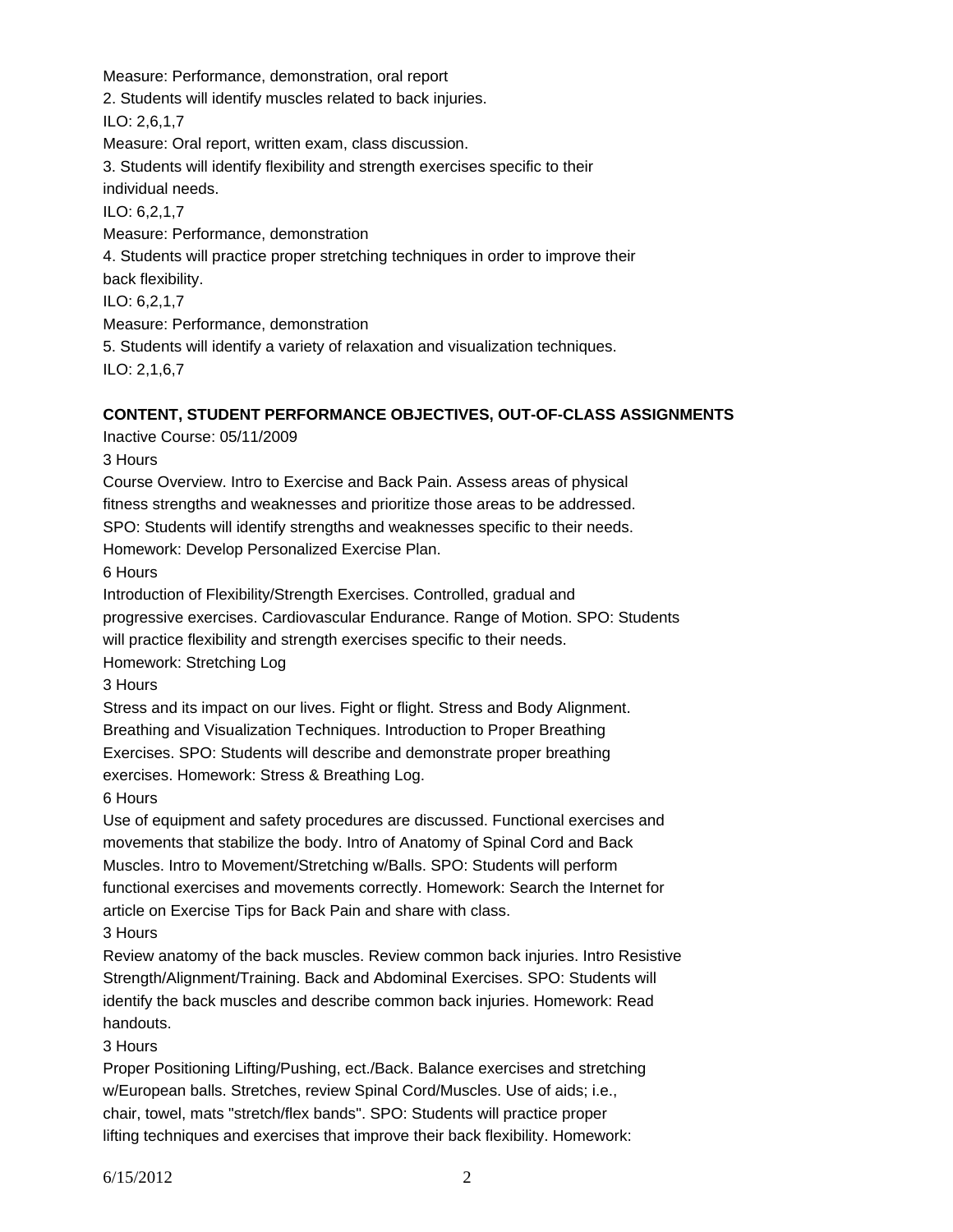Continue relaxation techniques as well as stretching and strengthening behaviors.

3 Hours

Intro Muscle Strength and Endurance. Exercises/stretching w/mats/ball. Continuous muscle strengthening via hand weights. SPO: Students will practice stretching exercises with exercise ball and hand weights. Homework: Update their exercise plan to include new stretches.

### 3 Hours

Water Therapy Introduction-Walking, Stabilization. SPO: Students will demonstrate adapted water exercises that improve their back flexibility. Homework: Attend one water aerobic class and discuss the benefits of at least one exercise.

4 Hours

Intro Progressive Relaxation Techniques. Mat and ball stretching. Demo- practice proper positioning. More stretching w/mats & ball. Continue exercises and relaxation techniques. Review anatomy, proper positioning and update their exercise plan. Review for final exam & complete student logs. SPO: Students will demonstrate relaxation techniques correctly. Homework: Add relaxation techniques to Stress Log.

2 Hours

## **METHODS OF INSTRUCTION:**

A. Videos, written materials, guest speakers.

- B. Attendance and participation.
- C. Demonstrations and explanations.
- D. Guided practice.
- E. Student Educational Contract

## **METHODS OF EVALUATION:**

The types of writing assignments required: Written homework The problem-solving assignments required: None The types of skill demonstrations required: Class performance Performance exams The types of objective examinations used in the course: None Other category: None The basis for assigning students grades in the course: Writing assignments: 10% - 50% Problem-solving demonstrations: 0% - 0% Skill demonstrations: 50% - 90% Objective examinations: 0% - 0%

## **REPRESENTATIVE TEXTBOOKS:**